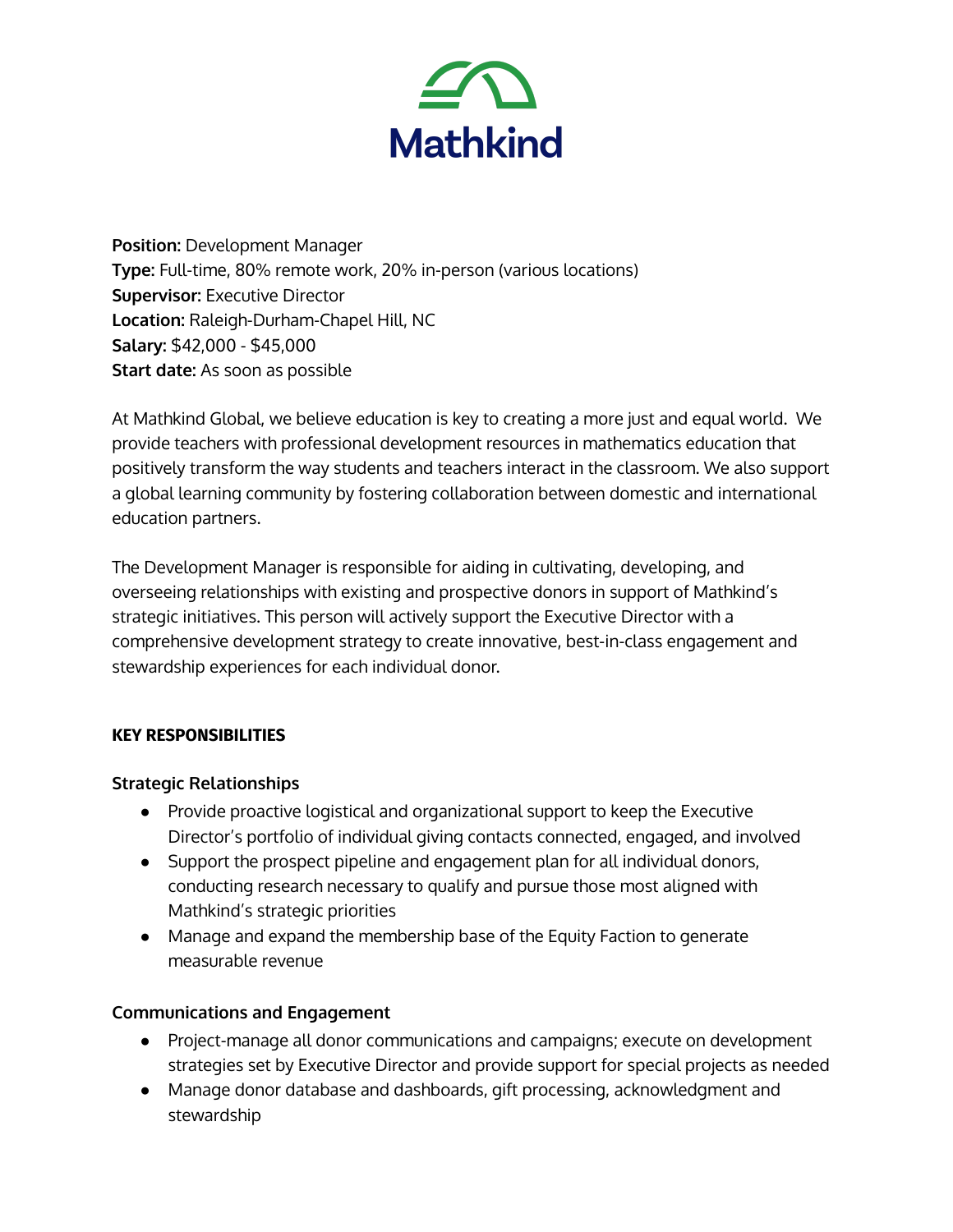- Provide and present statistical analysis of individual giving fundraising successes and identify opportunities for improvement
- Coordinate event logistics to ensure an exceptional donor experience, with a focus on authentic community and innovative engagement; conceptualize and implement stewardship strategies and small donor cultivation events
- Maintain scrupulous records of all aspects of donors' and prospects' relationships with Mathkind for use across the Development Department and throughout the organization
- Generate monthly donation reports for the Finance Team and support in the reconciliation of income and donations
- Work within the organization's existing procedures, policies, and practices (e.g. Google Drive, Salesforce) and identify opportunities for improvement
- May be requested to perform tasks outside of the listed roles as needed by the supervisor

## **Grants**

- Project-manage the grants pipeline including researching and identifying grants that are good targets and align with our work
- Prepare proposals by determining concept, gathering and formatting information, writing drafts, and obtaining approvals
- Determine proposal concept by identifying and clarifying opportunities and needs
- Coordinate contributors and manage the timeline to ensure that each grant meets the required deadline

# **QUALIFICATIONS**

- B.A. and two years of relevant experience
- CRM experience required; Salesforce preferred
- Demonstrated ability to build relationships with people from all backgrounds
- English required, Spanish would be nice
- Availability in Triangle, NC (maximum of 1-hour travel distance), for in-person meetings as needed

**About you:** You have a passion for our mission and a strong commitment to improving the lives of others through education and connection. You love people and are a good listener—you enjoy the art of getting to know others, reading their cues, and making the necessary pivots. A self-starter obsessed with customer service and authentic community. Gloriously—some might say annoyingly—organized.

**Our team:** We are a small, scrappy, and fearless family. We work hard because we love our